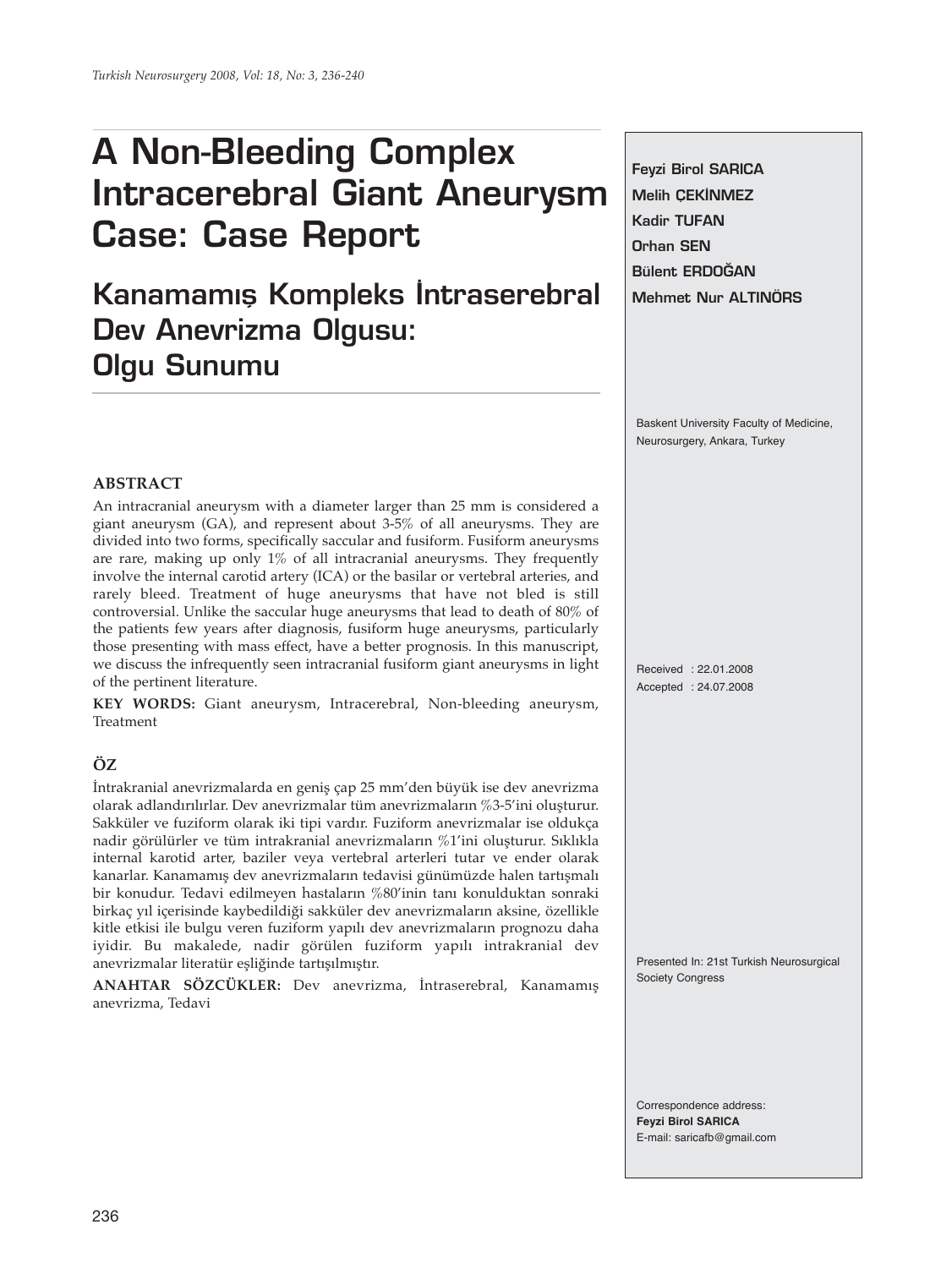#### **INTRODUCTION**

Aneurysms, specifically those that are fusiform or dolicoectatic, are also considered atherosclerotic since they frequently progress in combination with prevalent atheromatous vascular disease. They normally involve the ICA, basilar or vertebral arteries (9,31). They cause clinical symptoms secondary to compression of brain tissue around the nerve roots with elongated, enlarged and irregularly shaped arteries. The fusiform aneurysm of the ICA generally develops in the intracavernous segment of the artery. Similar to other fusiform aneurysms, they rarely rupture and hardly bleed (9,32). In this paper, the clinical manifestation and radiological findings in an elderly patient with non-bleeding complicated giant aneurysm are presented and treatment alternatives are discussed in light of the relevant literature.

#### **CASE REPORT**

An 83-year-old male patient was admitted to the hospital with complaints of progressive headaches for 2 weeks and memory lapse. The Glasgow coma scale score was 15/15, and the Hunt-Hess classification grade was 1 for his neurological examination. A hyperdense mass was observed in the left frontal region on computerized tomography (CT), and a meningioma was considered in the differential diagnosis (Figure 1). A mass image possibly due to aneurysm on the left frontal area and measuring 52x40 mm at its maximal section, isointense with blood but showing artifacts due to flow inside, extending from the Sylvian cistern to basal ganglions and showing diffuse enlargement in its proximal middle cerebral artery (MCA) M1 segment was observed in the cranial magnetic resonance imaging (MRI) of the patient. Prominent vasogenic edema was observed around the mass. The left lateral ventricle was compressed by the mass and mild effacement of sulci was observed (Figure 2A,B,C,D). Cerebral angiography of the patient revealed a fusiform aneurysmatic dilatation and thrombosed aneurysm extending from the supracavernous segment of the left internal carotid artery to the MCA M2 segment. Insular branches of the left MCA had normal calibration, but the anterior cerebral artery showed weak filling beginning from the A1 segment (Figure 3). Surgical treatment or endovascular embolisation was not considered due to the patient's age and conservative management with patient follow-up was considered acceptable.



*Figure 1: A hyperdense mass approximately 5x4 cm in diameter. For the differential diagnosis, meningioma was considered because a mass was observed in the left frontal region on CT examination in the axial plan.* 

#### **DISCUSSION**

GAs, initially reported by Hutchinson in 1875, have been found to be operable with an acceptable rate of morbidity and mortality in the wide-ranging series of Drake and Sundt between 1979 and 1991 (5,17,28). GAs are observed more often in females, and 60% become symptomatic between the ages of 50 and 60. Only 5% of female patients display symptoms below the age of 20 (7).

Although the pathogenesis of giant fusiform aneurysms is not clearly understood, they are believed to develop secondary to atherosclerotic changes in a particular segment of the vessel wall. Intracranial fusiform aneurysms can be divided into 2 clinically different subtypes; acute dissecting aneurysms and chronic fusiform or dolichoectatic aneurysms. Histological examination of chronic fusiform aneurysms are progressive lesions: [1] internal elastic lamina fragmentation and intimal hyperplasia; [2] neoangiogenesis in the thickened intima; [3] intramural hemorrhage and luminal thrombosis; and [4] recanalizing vessel formation in the thrombus (18). There is no aneurysmal neck in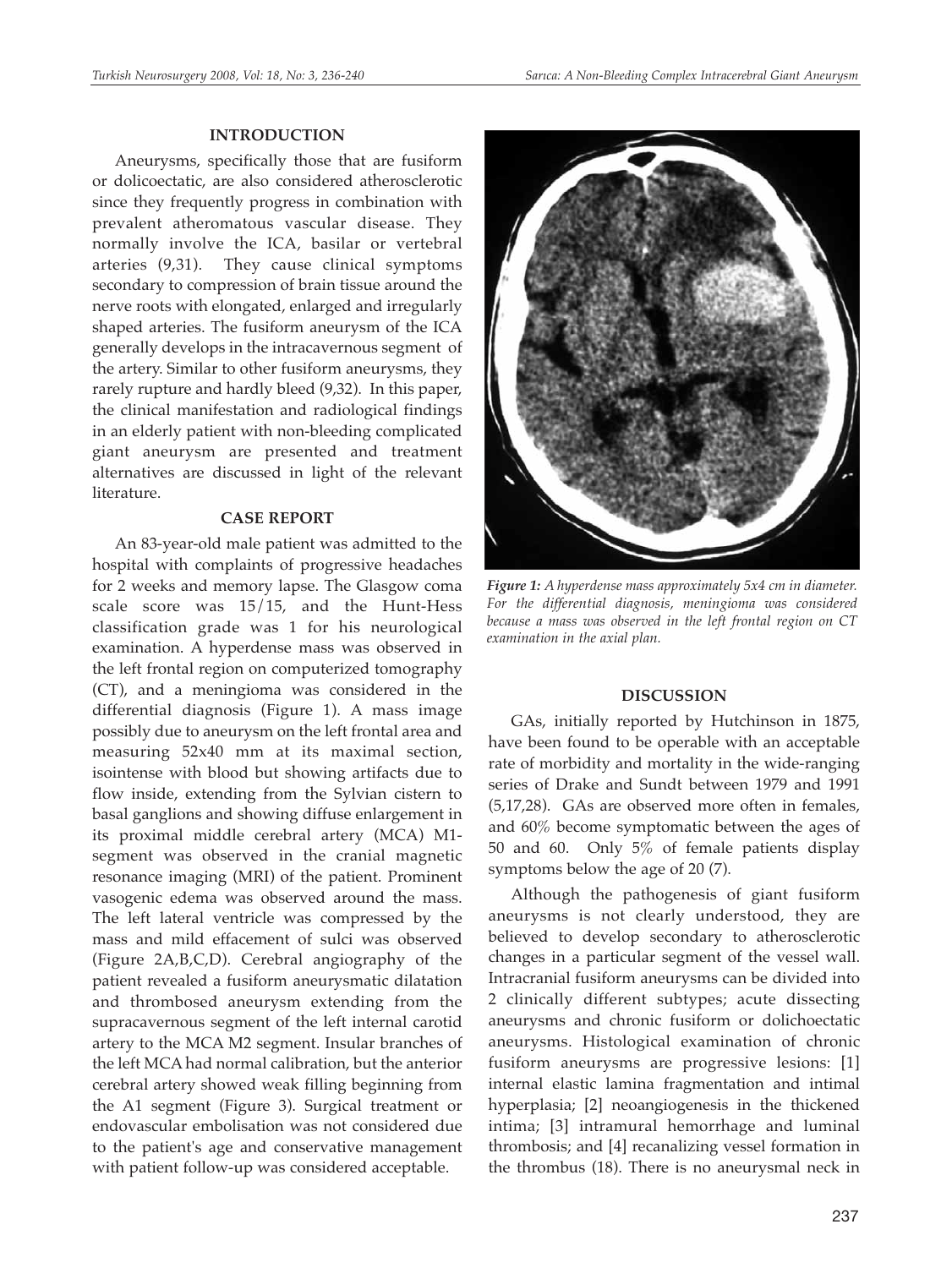

*Figure 2: A mass image possibly due to aneurysm on the left frontal area measuring 52x40 mm at its maximal section, isointense with blood but showing artifacts due to flow inside, extending from the Sylvian cistern to basal ganglions and showing diffuse enlargement in its proximal MCA-M1 segment is observed in the cranial magnetic resonance imaging of the patient: (A) transverse T1 sequence, (B) transverse T2 sequence, (C) sagittal T1 sequence and (D) coronal T2 sequences. Prominent vasogenic edema is observed around the mass. The left lateral ventricle is compressed by the mass and mild effacement of the sulci is observed.*

fusiform GA, and the blood vessel wall completely enlarges. Some collagen diseases, such as "Ehler-Danlos" and "pseudoxantoma elasticum", may lead to fusiform aneurysms (13).

Carotid bifurcation aneurysms are observed at a rate of 5% among intracranial aneurysms and present with symptoms caused by mass effect simply when they become large. Our patient experienced headaches and memory lapse; however, the development of bitemporal hemianopsia due to pressure on the optic tracts and chiasma as well as the development of hemiparesis, epilepsy, and homonym hemianopsia as a consequence of the extension of the GA towards MCA in the GAs located in the ICA bifurcation have been reported in the literature. Symptoms such as hypopituitarism, hemiathetosis, Parkinsonism, personality change, dementia, cortical irritation and epilepsy attacks can also rarely develop due to a mass effect (22,30).



*Figure 3: Cerebral angiography of the patient reveals a fusiform aneurysmatic dilatation and thrombosed aneurysm extending from supracavernous segment of the left internal carotid artery to the MCA M2 segment. Insular branches of the left MCA have normal calibration, but ACA shows weak filling beginning from the A1 segment.*

Only 3-5% of the symptoms of all GAs are related to thromboembolism. Generally, a piece of the thrombus breaks off and embolizes in the distal beds of the circulation This situation is usually seen in the carotid artery and the saccular GAs of the MCA Similar to our case, progression of atherosclerotic plaques with aneurysmal neck location towards the parental artery, narrowing of the blood vessels over time or the development of ischemic complications as a result of total occlusion of perforating branches emerging from this region were reported in carotid bifurcation fusiform aneurysms (3,16).

Although GAs are believed to bleed due to their relatively thick wall because of the thrombus, several studies have demonstrated that this may not be the case (10,20). In an extensive series of 309 cases published in France, the symptoms of patients were examined upon admittance. Bleeding, mass effect and thromboembolism were reported at rates of 48%,  $47\%$  and  $5\%$ , respectively (14). Completely thrombosed GAs have a severe risk of bleeding (29). Bleeding generally develops in the form of subarachnoid hemorrhage in GAs; however, intracranial hemorrhage can also develop. Similar to our case, these forms of hemorrhage have been reported to be extremely rare for fusiform GAs (12).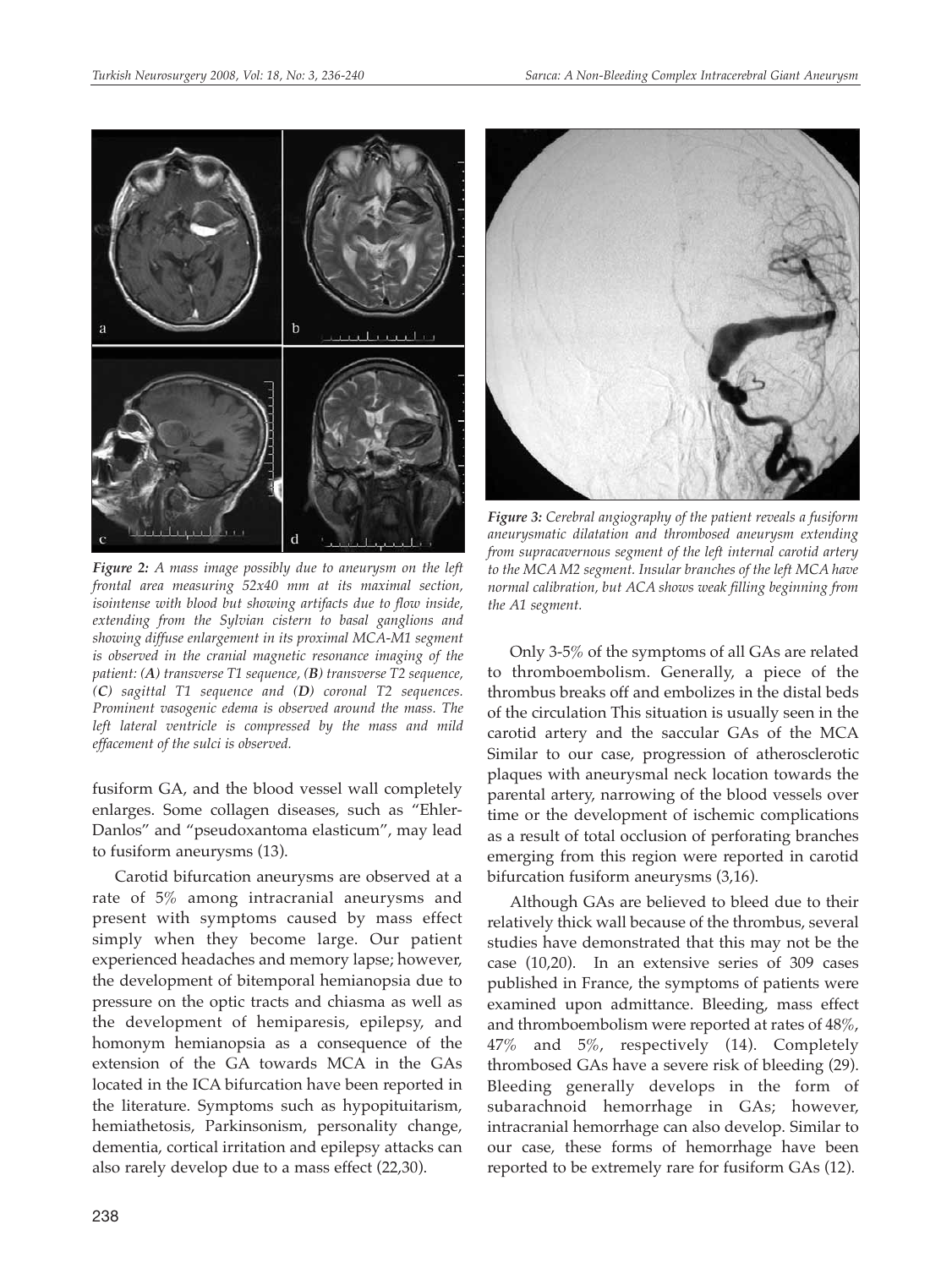The CT characteristics of GAs, initially defined by Pinto, are divided into three forms, specifically non-thrombosed, partially thrombosed and completely thrombosed (23). Non-thrombosed GAs are mildly hyperdense. After injection of the contrast agent, they become intensely and homogenously stained. Complete thrombosis may be observed as either hypodense or hyperdense lesions on CT, according to the age of the coagulation in the aneurysm. Because of these CT characteristics, they can be confused with basal meningioma, craniopharyngioma and hypophyseal adenomas. Similar to our case, CT images can be altered as a result of the extent of thrombosis in the partially thrombosed group, which is most frequently observed. They may also be confused with intracranial masses (15). The rate of GAs on CT was reported as  $66\%$  (24).

MRI yields important information such as the actual magnitude of the aneurysm, quantity and age of the thrombosis as well as the three-dimensional anatomy of the aneurysm and its close proximity to other neural structures. It is quite valuable for differentiating masses (19,21).

A diagnostic method for GA is cerebral angiography. Generally, their magnitude and mass effects and aneurysm necks cannot be revealed clearly on angiography. In an extensive association study, the rate of demonstrating GA by cerebral angiography was reported to be 14% (26). Moreover, completely thrombosed GAs cannot be demonstrated in angiographies. 3D BT-angiography and 3D MR-angiography, which have been used in recent years, can be significant with respect to the three-dimensional evaluation of the aneurysm  $(2,4,21,23)$ .

GAs pose serious surgical difficulties, not only because of their magnitude, but also because of their wide and generally calcified necks, proximity to the cranial nerves and vital neural structures and inherent thrombosis (8,20). The treatment of nonbleeding aneurysms is controversial (25). Criteria for surgical indication have not been standardized; as a result, the decision should be made according to the age and the neurological and medical status of the patient in addition to the localization of the aneurysm and angiographic features (8,20). Surgical treatment is suggested in young patients with nonbleeding GAs, who have a family history of aneurysmal hemorrhage. Alternatively, a

conservative approach is suggested for asymptomatic cases of non-bleeding GAs due to old age, serious medical problems and expected short duration of life (25).

Presently, closure of the aneurysm neck by clip placement and the protection of blood flow in the parent artery is considered the most appropriate treatment method for GAs (1,14,20). Ligation and trapping can be performed in GAs with a fusiform structure that are not suitable for clipping; however, these techniques always bear a risk of ischemia in the early and late periods unless they are supported by revascularization (25,26). Fusiform aneurysms are usually large in size if they produce symptoms. They have no neck and almost always contain thrombi. These aneurysms recanalize, and a central channel forms through the thrombus. These anatomic features require special procedures for surgical treatment (20,21,27).

Preliminary diagnostic tests are essential to evaluate the fusiform aneurysm. The relationship of the fusiform segment to the normal parent artery and the relationship of the short branches to the fusiform segment must be determined individually. They careful use of distal occlusion during low volume pressure injection allows the surgeon to evaluate perforating channels that may arise from the fusiform segment. This method must be used with caution because pressure can lead to progression of the aneurysm or rupture (6,20,32).

Both the parent artery proximal to the fusiform segment and the distal portion must be seen in order to preserve flow. An extracranial-intracranial bypass or an end-to-end anastomosis between the proximal and distal segment after excision of the fusiform section may be considered. Circulation in the short branches must also be considered. Fenestrated clips may be used to form a new lumen, providing the intraluminal thrombus can be handled effectively. Monitoring cerebral blood flow is important in determining outcome after arterial clipping of major feeding vessels (20,26,27,32).

Endovascular operations for fusiform aneurysms also require special techniques. Endovascular techniques do not permit reconstruction of fusiform aneurysms, and the endovascular approach is always deconstructive because the parent artery must be sacrificed. As in giant aneurysms, the placement of the balloon is a critical feature of the